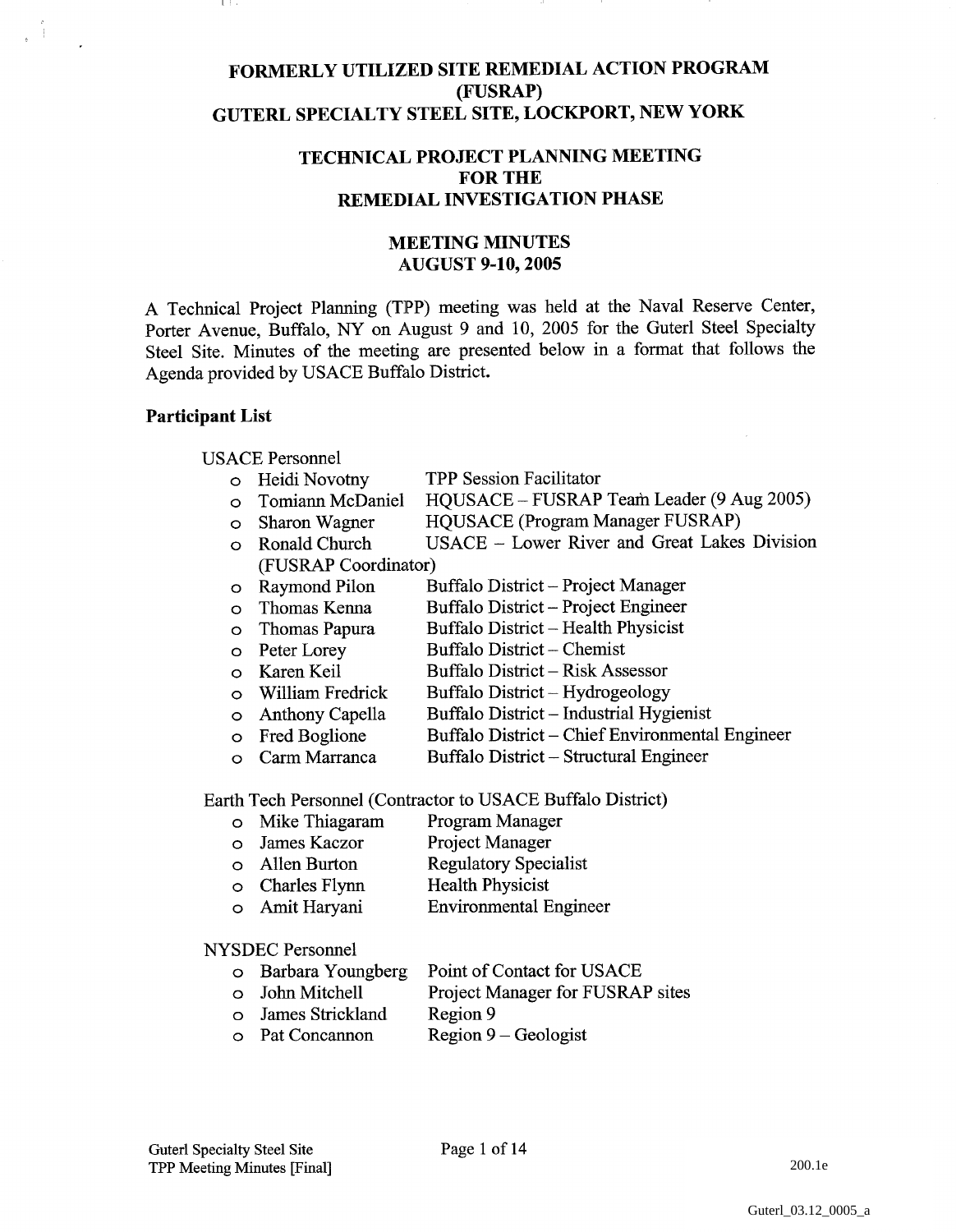NYSDOH Personnel

- o Matthew Forcucci NYSDOH Representative Western New York Region o Robert Synder Bureau of Environmental Radiation Protection
- o Jerry Collins Bureau of Environmental Radiation Protection

Niagara County Health Department Personnel<br>
o Holly D'Angelo Representative

o Holly D'Angelo

City of Lockport Public Works Personnel

o Gary Andes Administrator

Following stakeholders could not participate in the meeting:

- o NYSDEC Personnel from the Department of Environmental Remediation
- o USEPA Region 2 Personnel
- o Representative from AllVac Group
- o Representative from. the Office of Congressman Thomas J. Reynolds

Following documents were provided by USACE before the meeting:

- o November 2002 aerial photographs of the site.
- o Summary of Historical Analytical Data (USACE, June 2005).
- o Preliminary Assessment/Site Inspection Report (USACE, April 2001).
- o Scope of work document (USACE, March 2005).
- o TPP Meeting Agenda.
- o Copy of the slide presentation made by USACE and Earth Tech at the beginning of the TPP meeting.

## 2. Project Specific Goals and Objectives

Project specific goals and objectives were discussed:

### **a. Safety**

- $\circ$  Fence: The following issues were discussed regarding the existing site fence:
	- The fence along Ohio Street is compromised.  $\blacksquare$
	- All parties involved are concerned about the potential for  $\blacksquare$ trespassing and vandalism at the site.
	- USACE and NYSDEC do not own the property and therefore do not have the liability to repair the fence.
	- NYSDEC will contact AllVac to have them repair the fence, as  $\blacksquare$ required, in accordance with A11Vac's agreement with the Department of Justice (A11Vac was given \$10,000 to maintain the fence during the bankruptcy proceedings).
- o Safety of the Existing Structures: The following issues were discussed regarding the existing buildings at the site:
	- The structural integrity of the buildings needs to be evaluated.

Guterl Specialty Steel Site Page **2** of 14 TPP Meeting Minutes [Final]

01 Sep 2005 Earth Tech, Inc.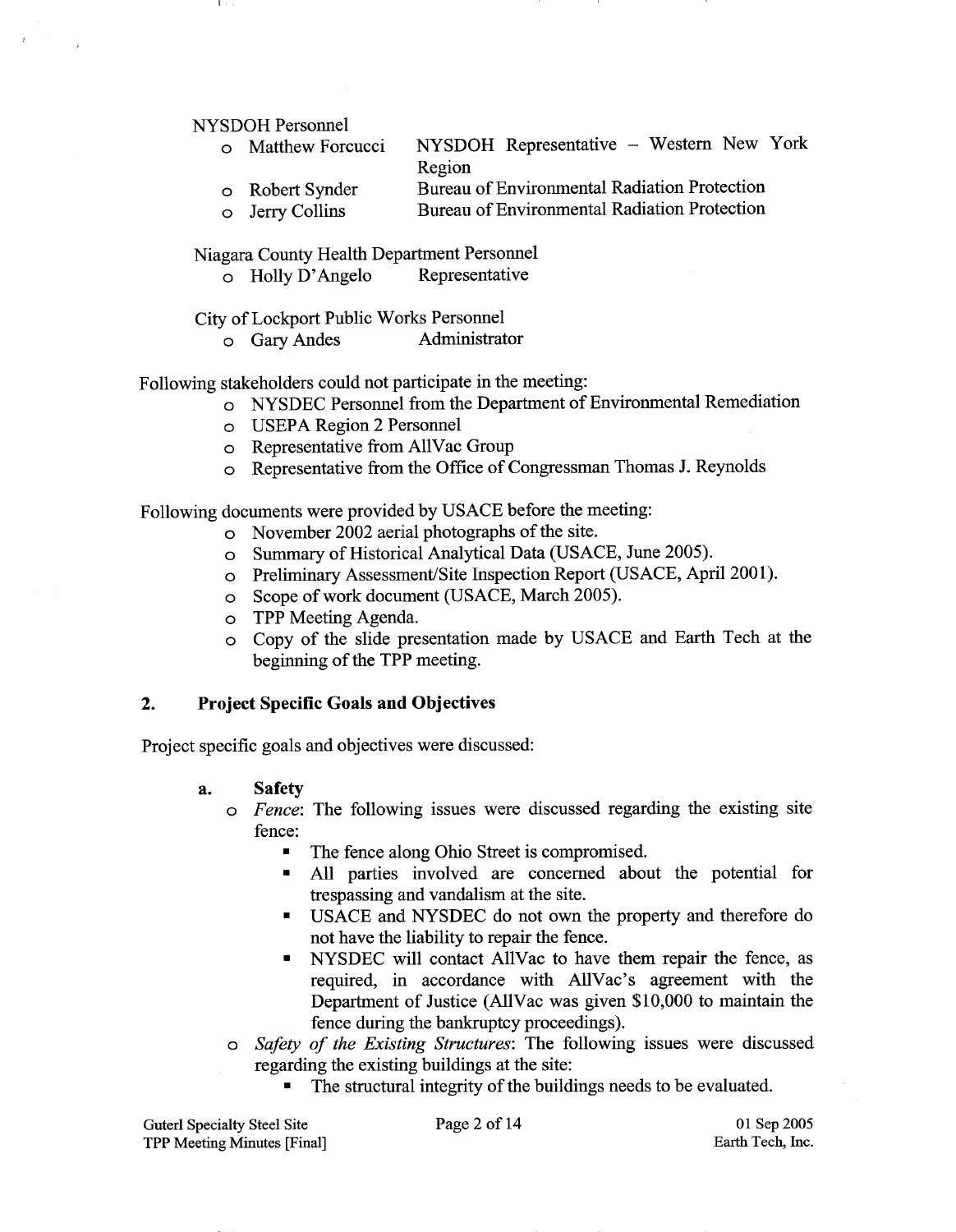- There appears to be widespread friable asbestos in the building.  $\blacksquare$
- Residual radiological contamination is documented within the buildings.
- *o Responding to an Emergency Situation:* The City of Lockport representative wanted to know how they should respond to an emergency situation at the site (e.g., roof collapse, kids playing in the existing contaminated buildings, rescue efforts within the excised area). USACE Project Manager mentioned that USACE has developed health and safety plans and response measures to address similar concerns at other sites that can be shared with city and county representatives if/when requested.
- o *Potential Contamination on Adjacent Properties:* The adjacent properties need to be included in the study area.

## **b. Protection of Human Health and Environment**

- *o Contamination on Adjacent Properties:* Black powdery material (possibly thorium and/or uranium) found along former railroad spur area. This area is unrestricted and public has open access to these areas.
- *o Current AllVac operation at the Site.* There is contamination in one of the buildings being used by A11Vac; building 24 is being used for storage; contamination in floor joints and floor drains is documented; any work in this area will affect AllVac operations.
- *o Action Required:* The selected remedy should be protective of human health and environment.

# **c. Identify Radiological Contamination Specifically Related to Past Government Practices.**

- *o Discussion on Source Material Issue:* NYSDEC considers the ra&ological contaminated material at the site as source material that can be licensed. Rationale given by NYSDEC was that thorium and uranium are source material under Atomic Energy Act and therefore, the disposal of these materials is regulated under Part 380. NYSDEC recommends the disposal of the radiological contaminated material be dealt with as Low Level Waste.
- *o Review of Historic Site Operations:* Earth Tech will review the readily available information on the site prior to developing the data gap analysis report, and propose COPCs and ROPCs considered as AEC-related contaminants.

## **d. Identify Other Contaminants of Concern.**

o Only the chemicals that are unique to AEC-related operations will be remediated under the FUSRAP. Chemical contaminants may be remediated if worker safety concerns or disposal pre-treatment requirements prevail.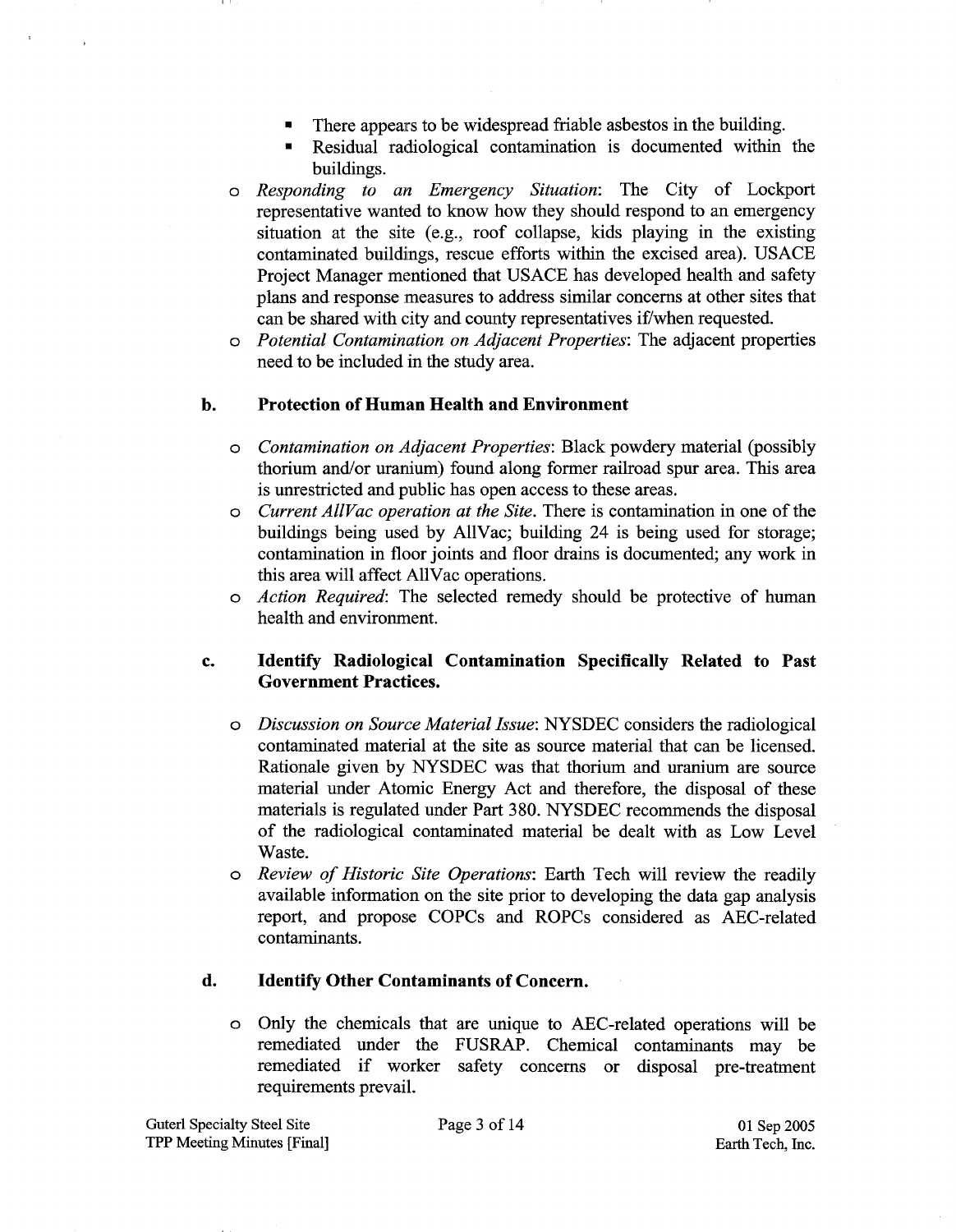- o Historic site operations should be reviewed to determine if other COPCs are associated with AEC-related operations. (e.g., quenching, oxidation, descaling).
- o NYSDEC agrees that radium is not an ROPC.
- Determine whether lead, cadmium, zirconium can be uniquely and directly associated with the historic AEC-related operations.
- **e. Identify the Other Concerns (Site Security, Condition of Buildings, etc.)** 
	- *o Property Ownership:* Property is in bankruptcy; the case has been closed; the property is currently abandoned; USACE has initiated condemnation proceeding through Justice Department to get right of entry for performing the RI/RA work. Condemnation process may take up to 6 months. Right of entry is only for performing the **RVRA** work.
	- o The land occupied Iby AllVac operations and the former landfill is owned by Niagara County IDA.
	- **<sup>o</sup>***Utilities*  unknown location, extent; Radiation contamination (location, discharge) in the sub floor drains is unknown.
	- *o Future Safety of the Buildings:* Buildings may be safe today; however, soil remediation or removal during the **RA** may cause the structure to be deemed unsafe.

### **3. Review of Available Information**

Following items were discussed:

## **a. Current Scope of Work**

- o A copy of the current scope of work for the data review, data gap analysis, acquisition of field data and remedial investigation was made available to the meeting participants.
- o USACE noted that only Tasks 1 through 4 of the SOW are currently funded for Earth Tech.

## **b. Report on Existing Data Summary**

- o A copy of the USACE compilation and data summary of previous investigations to date was provided to all the participants.
- o NYSDEC mentioned that it has data from previous investigation that needs to be included in the summary document. NYSDEC will provide the data to USACE.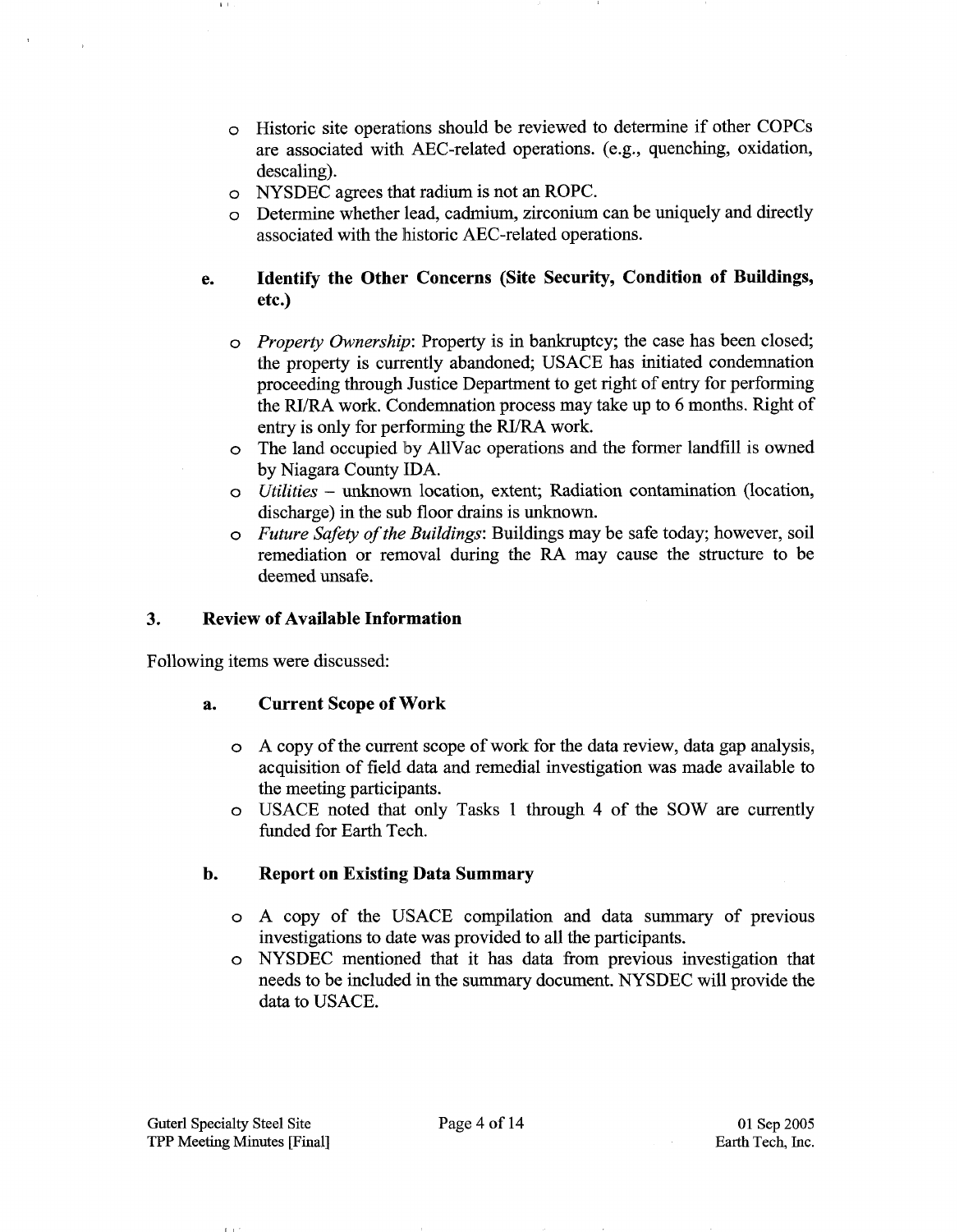### **c. Draft Data Quality Objectives**

o The DQOs are under development; USACE will share these with the stakeholders upon completion.

# **d. Draft Applicable or Relevant and Appropriate Requirements (ARARs)**

- o The ARARs are under development; USACE will share these with the stakeholders upon completion.
- NYSDEC recalled developing potential ARARs for USACE for the site in 2000. NYSDEC will review their files and send the list of ARARs to USACE for consideration.

## **4. Identify Project Expectations**

Following were discussed:

### **a. Safety**

- o Safety of the Existing Structures: Following are the project expectations regarding the existing buildings at the site:
	- The structual integrity of the buildings needs to be evaluated.
	- $\blacksquare$ The possibility exists that an interim removal action may be required to demolish the existing structures at the site, if it is determined that demolition of the building eliminates the threat of collapse or injury to workers during the RI/RA, or if it's determined that it would be less costly to demolish the structure(s) and dispose off-site than to decontaminate and preserve/make safe. Building demolition would be performed during the RIonly if the FUSRAP site investigation work would be negatively affected if the buildings were to be left standing.
- Baseline Air Monitoring: The necessity of baseline air monitoring was discussed. This issue is to be discussed further and resolved.
- o Personal Monitoring: Personal monitoring will be performed during all the field activities.
- o Other Hazards: Bird droppings may pose a health concern inside the excised area buildings. USACE indicated that, if necessary, an assessment of the site could be made to determine the need to clean the site prior to starting any future field activities.

## **b. Budget**

o Funding Constraints: Due to funding constraints, USACE indicated that site investigations or operations could be broken into operable units (OUs), with the OUs prioritized to best allocate the available funds. This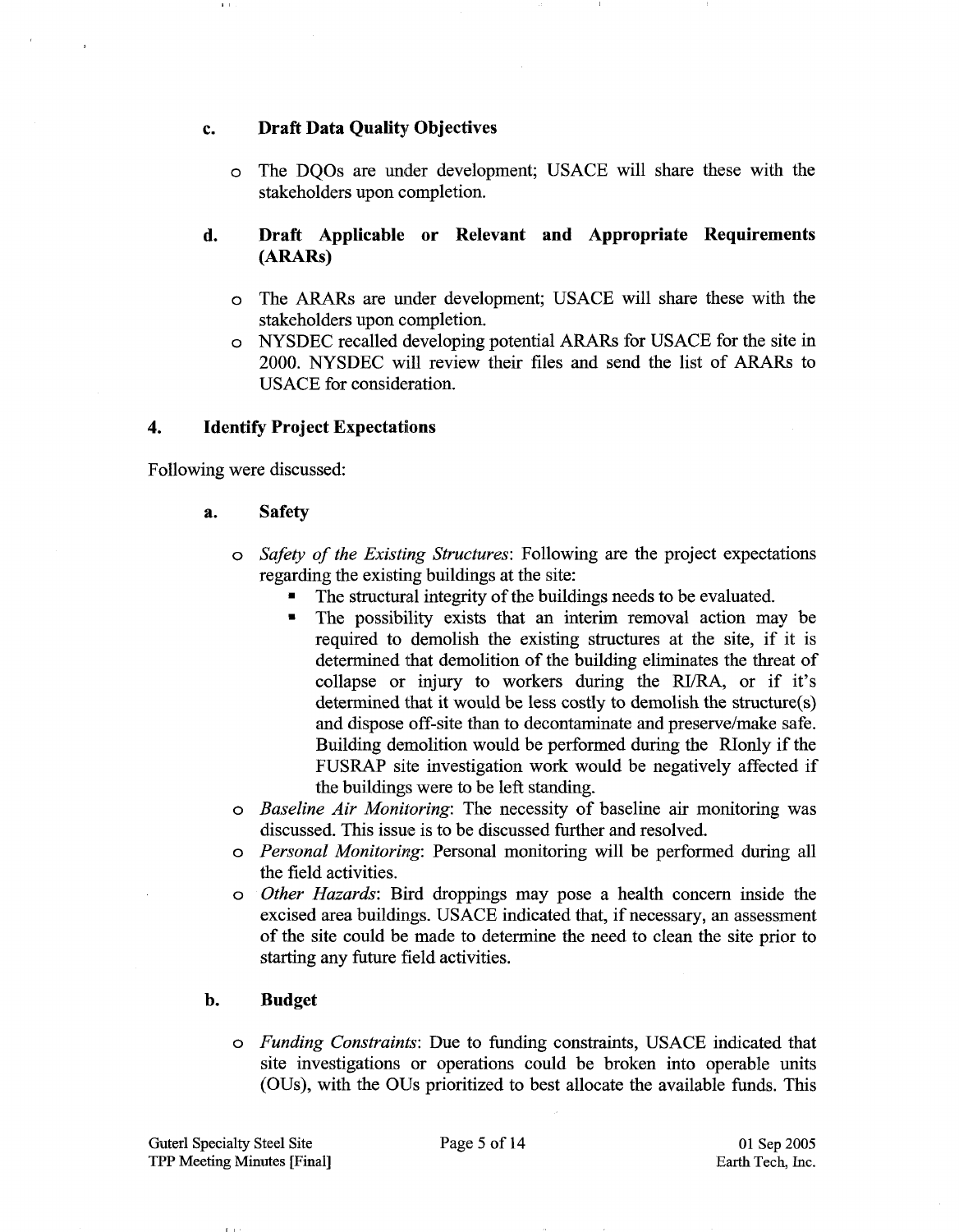would not include the concept of multiple mobilizations, rather the timing of operations would be optimized to best take advantage of available/anticipated funding.

*Suggestions for Fund Allocation:* Perform a data gap analysis and then determine how much money is needed and how much money is actually available to prioritize the tasks.

#### **Schedule**  c.

- USACE indicated condemnation of the excised property has begun; the purpose being to allow for site access to perform the RI/RA work. USACE anticipates property access issues to be resolved by the end of 2005.
- $\circ$ Remedial Investigation is anticipated to be performed in 2006 & 2007.
- Feasibility Study is anticipated to be performed in 2008 and 2009.  $\circ$
- The Remedial Action at the site is anticipated to be completed by 2016.  $\circ$
- The schedule is subject to availability of funds to perform the work.  $\circ$

#### d. **Real Estate Access**

- USACE has started the condemnation of the excised property to perform the RI/RA work.
- As part of the data gap analysis, Earth Tech will identify off-site  $\circ$ properties that may require investigation; USACE would coordinate access to these off-site properties, if necessary.

#### e. **Define Study Boundaries based on the Available Information**

- *Background:* The nature of AEC-related contamination at the site is reasonably understood; however, the extent and transport mechanisms of AEC-related contamination is not well established. Contamination at vicinity properties is not well understood or investigated.
- *Properties that need to be Investigated:* Excised property (as defined by FUSRAP), Niagara County Industrial Development Agency property (i.e., AllVac operation site and Non-A11Vac areas), landfill, northern railroad corridor, the cluster of off-site northeast properties, Mr. Lombardi's property, and other vicinity properties that may have been historically owned by Guterl Specialty Steel.
- *Study Area:* According to USACE, the study area (as defined in the FUSRAP) is limited to the 70-acre property identified in the March 2005 RI Statement of Work (including the NCIDA property, the landfill, and the excised area). USACE will initiate the required paper work to include other adjacent and vicinity properties in the study area, if necessary.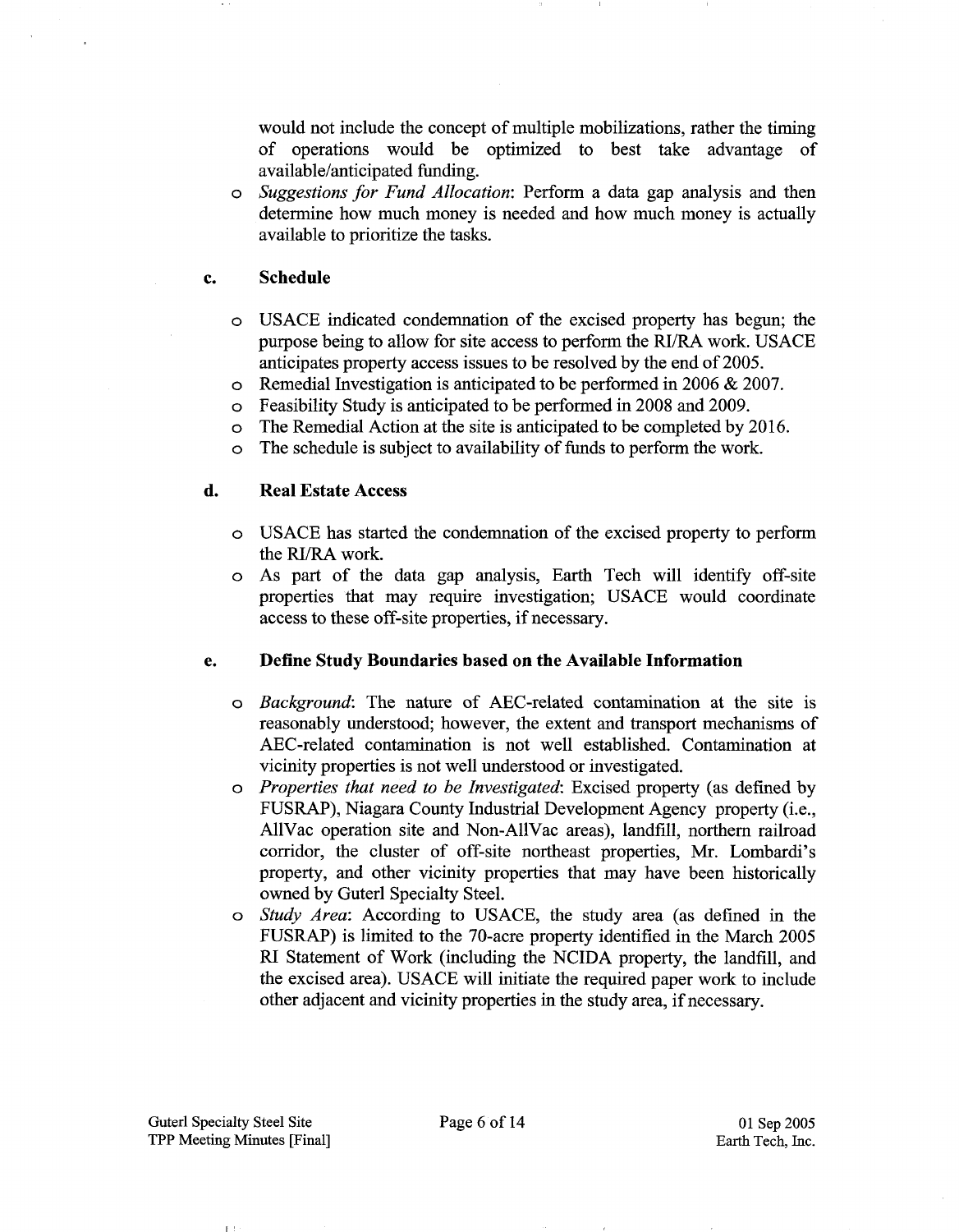### **f. Define Contaminated Media Based on the Available Information**

- $\circ$  Identification of the Operational History: The historic operations at the Guterl Specialty Steel site need to be evaluated to determine areas of concern other than what has already been identified and investigated. USACE and its' contractors will evaluate the historic operations based on the information. AEC-related production processes should be researched to determine if any other ROPCs/COPCs uniquely and directly associated with AEC-related operations exist at the site (e.g., artifacts of quenching, oxidation, descaling, etc.)
- o Contaminated Media: The media potentially contaminated with the radiological contaminants include surface soil, subsurface soil, groundwater (overburden and bedrock), surface water (Erie Canal), sediments (Erie Canal), buildings, and landfill.
- o Subsurface Contamination: Following were discussed regarding the contamination in subsurface soil:
	- The bedrock at the site is shallow (3 ft to 17 ft at places).
	- Some vertical migration of radiological contaminants at the site is  $\blacksquare$ evident based on the results of prior investigations; whether there is a definable trend with depth will be evaluated as part of the data gap analysis.
- o Building Contamination: Following were discussed regarding the building contamination:
	- $\blacksquare$ An inventory of the building contents and condition of the structures needs to be performed to support the development of FS alternatives.
	- The contamination in some buildings appears to be limited to joints between the floor tiles, concrete floor joints, lined trenches; this will be further evaluated as part of the data gap analysis.
	- In buildings where the contamination was found on the building  $\blacksquare$ walls and frames, the contamination appears to be adsorbed interstitially (based on removable activity readings).
	- The decision regarding decontamination of the structures versus  $\blacksquare$ demolition and disposal will be based on an engineering analysis of the alternatives.
- o Groundwater Contamination: Following were discussed regarding the groundwater contamination:
	- In accordance with 6NYCRR Part 701.18, groundwater at the site  $\blacksquare$ is classified as GA.
	- There are existing wells around the excised area (5 wells), landfill (4 wells), and on vicinity properties  $(\sim 1/4$ -mile to  $\sim 1/2$ -mile).
	- The wells around the landfill were installed in the early 1980's, so the integrity of these wells is questionable.
	- USACE suggested the existing wells could be low-flow purged  $\blacksquare$ and sampled to help determine whether the wells can continue to be used for subsequent sampling events.

Guterl Specialty Steel Site TPP Meeting Minutes [Final]

 $\mathbf{L}$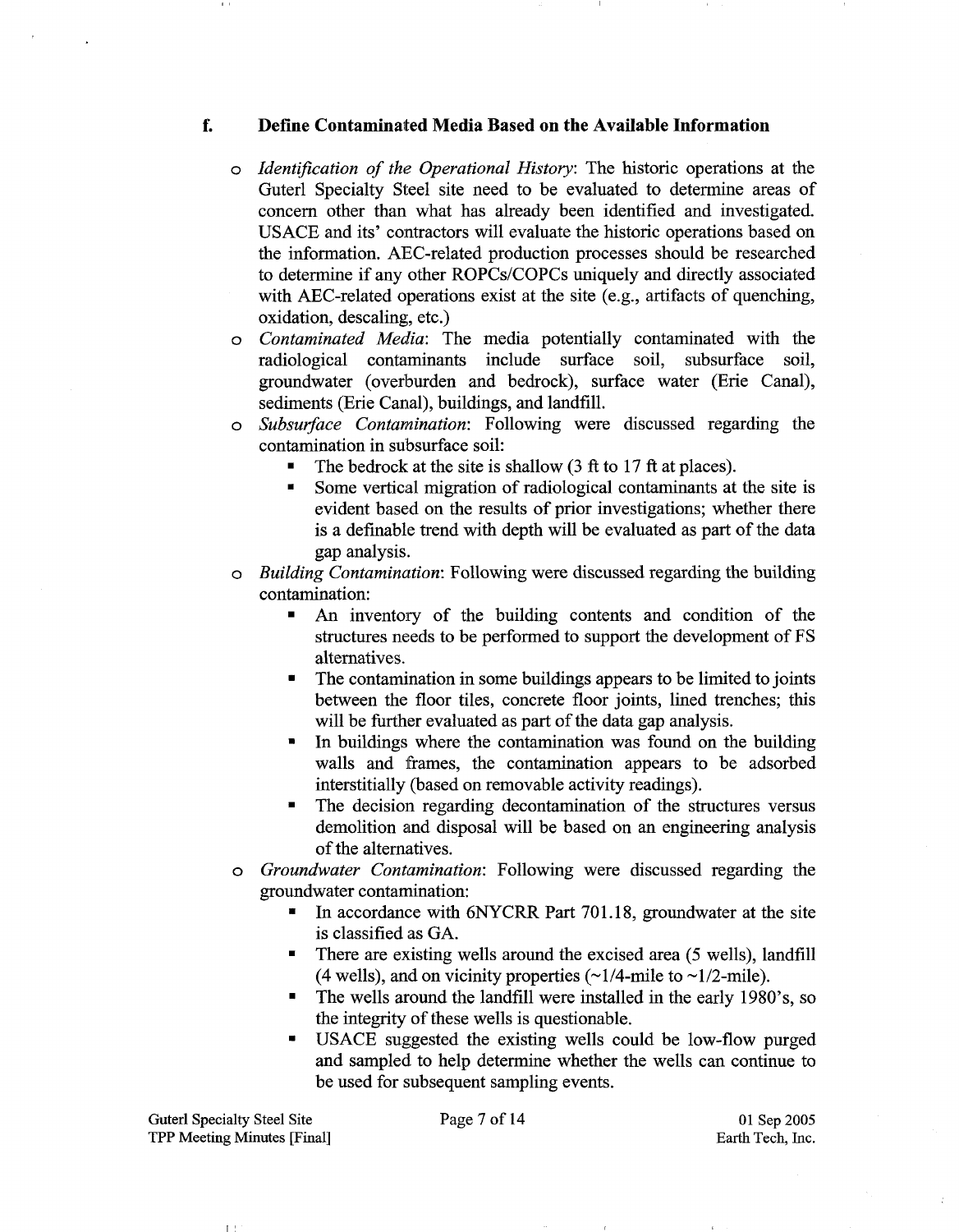- According to a NYSDEC report focused on the excised area, dewatering activities at a rock quarry located southwest of the site affects groundwater flow direction over the westem-half of the site landfill. Groundwater over the remainder of the site was reported to flow towards the Erie Canal, located south of the site. The report stated that groundwater may act as a potential pathway for contamination to discharge to the Erie Canal, although additional characterization would be needed to determine conclusively. Given the data available at the time of the report, NYSDEC did not conclude that the site was a significant source of groundwater contamination.
- A separate NYSDEC report that focused on the landfill area noted that gross alpha contamination above NYS standards was observed in at least one of the landfill monitoring wells.
- Isotopic analysis of groundwater samples should be performed.
- Background samples should be collected to establish a baseline.
- Recommendation was made to perform two rounds of groundwater  $\blacksquare$ sampling, one each during a high water table and low water table period.
- USACE noted that they have GIs maps of the potable wells in Niagara Coumty.
- *o Surface Water and Sediment Contamination:* Following were discussed regarding potential surface water and sediment contamination:
	- At least one former outfall from the excised area is located along the Erie Canal. Sediment samples should be collected from near the outfall and from the canal, at locations downstream of the outfall. The exact locations will be outlined in the Remedial Investigation Work Plan.
	- The pump house located south of Ohio Street that was formerly  $\blacksquare$ used for raw water intake from the Erie Canal should be investigated.
	- Topographically, surface water elevation in the Erie Canal is below the general site elevation.
	- Surface water samples should be collected from persistent standing  $\blacksquare$ water areas east and northeast of the landfill.
- o *Landfill:* Following were discussed regarding potential landfill contamination:
	- Prior reports indicate the landfill was put into service post-AEC  $\blacksquare$ activity time frame. To develop an understanding of what might have been placed in the landfill, interviews/aerial photo review is recommended.
	- According to prior reports, the landfill was "mined" by Allegheny- $\blacksquare$ Ludlum Corporation for recoverable metals around 1982; i.e., after the AEC-related activities had ceased at the Guterl site.
	- Runoffs during precipitation would go northeast of building 24 and southeast and east of the landfill.

Guterl Specialty Steel Site Page **8** of 14 TPP Meeting Minutes [Final]

 $\mathbf{f}$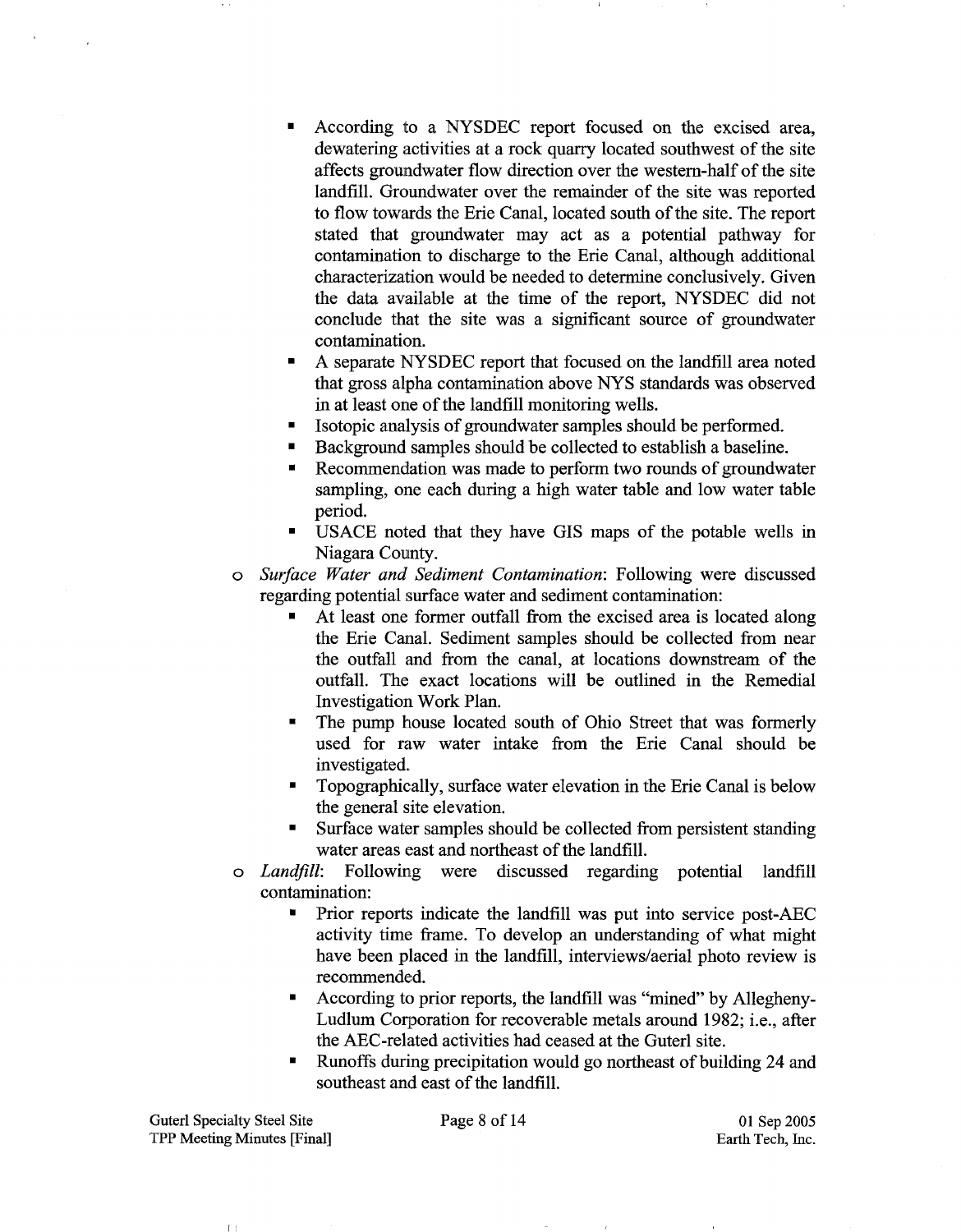- Contamination was found in the landfill during the NYSDEC investigations. Available data was inadequate to define the nature and extent of contamination. NYSDEC indicated during the TPP meeting that there is more data that has not been formally put into a report format.
- Initial review of ORISE report data suggests that portions of the NCIDA area (i.e., areas of AllVac operations) are radiologically contaminated east and northeast of the landfill area.
- The RI/FS should also seek to delineate and remediate AECrelated contaminated material, if any, fiom the landfill and surrounding areas.

### **g. Underground Utilities**

- o Soil samples have keen collected fiom excised area building floor drains, and an oil water separator during the previous ORISE investigations.
- $\circ$  A geophysical survey was suggested to help identify the locations of undefined underground utilities at the site. Interviews with current operators, and potentially a search of historic facility drawings could also be helpful.
- o Complete identification and screening/sampling of floor drains and underground utilities should be performed during the remedial investigation.

### **h. Future Land Uses**

- o USACE recornmen~ded that cleanup to industrial use risk scenario would be appropriate as most of the area around the site is owned by NCIDA and is currently used for industrial/commercial purposes.
- o NYSDEC recommended that USACE consider residential development as future land use scenario, given the proximity to the residential neighborhood north of the site.
- o The City of Lockport and Niagara County suggested the most likely end use of the property would be for light industrial/commercial purposes such as a parking lot, assembly plant, etc. The City of Lockport and Niagara County representatives mentioned that finding a developer that would develop the site for residential use was unlikely. City of Lockport believes that AllVac will expand its operations and use the excised property once it is cleaned.
- o Potential remedies to achieve either re-use goal would likely include soil removal, and/or decontaminating/demolishing the existing contaminated structures.

### **i. Screening Levels vs. Cleanup Level**

This is discussed in detail in Pointer 4.1.

Guterl Specialty Steel Site **Page** 9 of **14**  TPP Meeting Minutes [Final]

01 Sep 2005 Earth Tech, Inc.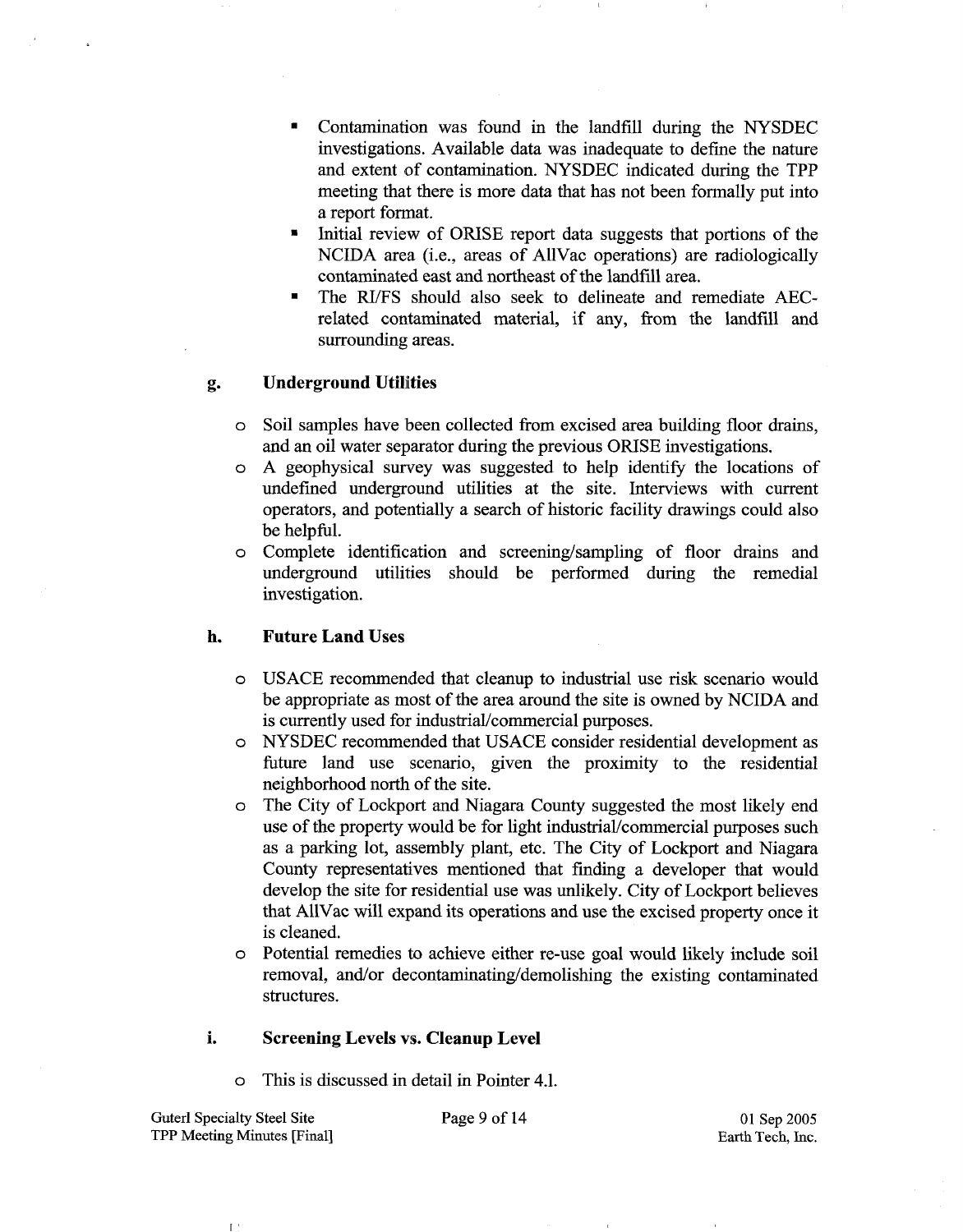# **j- Off-site Properties**

- o Radiological contamination presently exists on adjacent property (railroad spur to north), and may exist on vicinity properties. However, the 70-acre study area as defined by FUSRAP does not currently include these properties. USACE will be responsible for obtaining right-of-entry to these properties for the purpose of conducting field investigations, if deemed necessary.
- o The data gap analysis report currently being prepared by Earth Tech will identify the gaps in the data, if any, collected from the adjacent and vicinity properties.
- o The adjacent and vicinity properties should be investigated once they are added to the study area.
- o Samples should be collected from off-site properties to establish background concentrations of site COPCs/ROPCs.

## **k. Phased Approach for Investigation**

- o USACE would prefer a single-mobilization sampling event. Phasing the event as many tasks is not cost efficient or schedule efficient. (Note: Preliminary assessment of existing groundwater monitoring wells would be acceptable as a separate item of work, if conducted.)
- o The investigation could potentially span two fiscal years to optimize available funding (e.g., September through November, etc.).

## **1. Risk Assessment**

- o Receptors: Risk assessment should be performed for a trespasser/industrial use scenario. Per NYSDEC request, residential use can also be evaluated in the risk assessment.
- o Health concerns associated with continued use of adjacent property potentially contaminated with radiological material exists.
- o Data Usability: Most of the existing data is field screening data; the data gap analysis will evaluate whether the data are usable for risk assessment purposes.
- o ROPCsICOPCs: For risk assessment purposes, other radiological contaminants should also be considered even if they are not AEC-related. USACE will determine if any other contaminants (non-AEC) affect risk exposure calculations (e.g., compounding effect of lead exposure combined with ROPC exposure).
- o USACE recommended use of NRC guidelines for screening level exposure risk assessment. During the data gap analysis, soil and building surfaces data should be screened using these levels.
- o In order to use the IJRC's building surface screening levels, gross activity measured on the site needs to be translated into nuclide-specific activity.

Guterl Specialty Steel Site TPP Meeting Minutes [Final]

 $\mathbb{L}$ 

Page 10 of 14 01 Sep 2005 Earth Tech, Inc.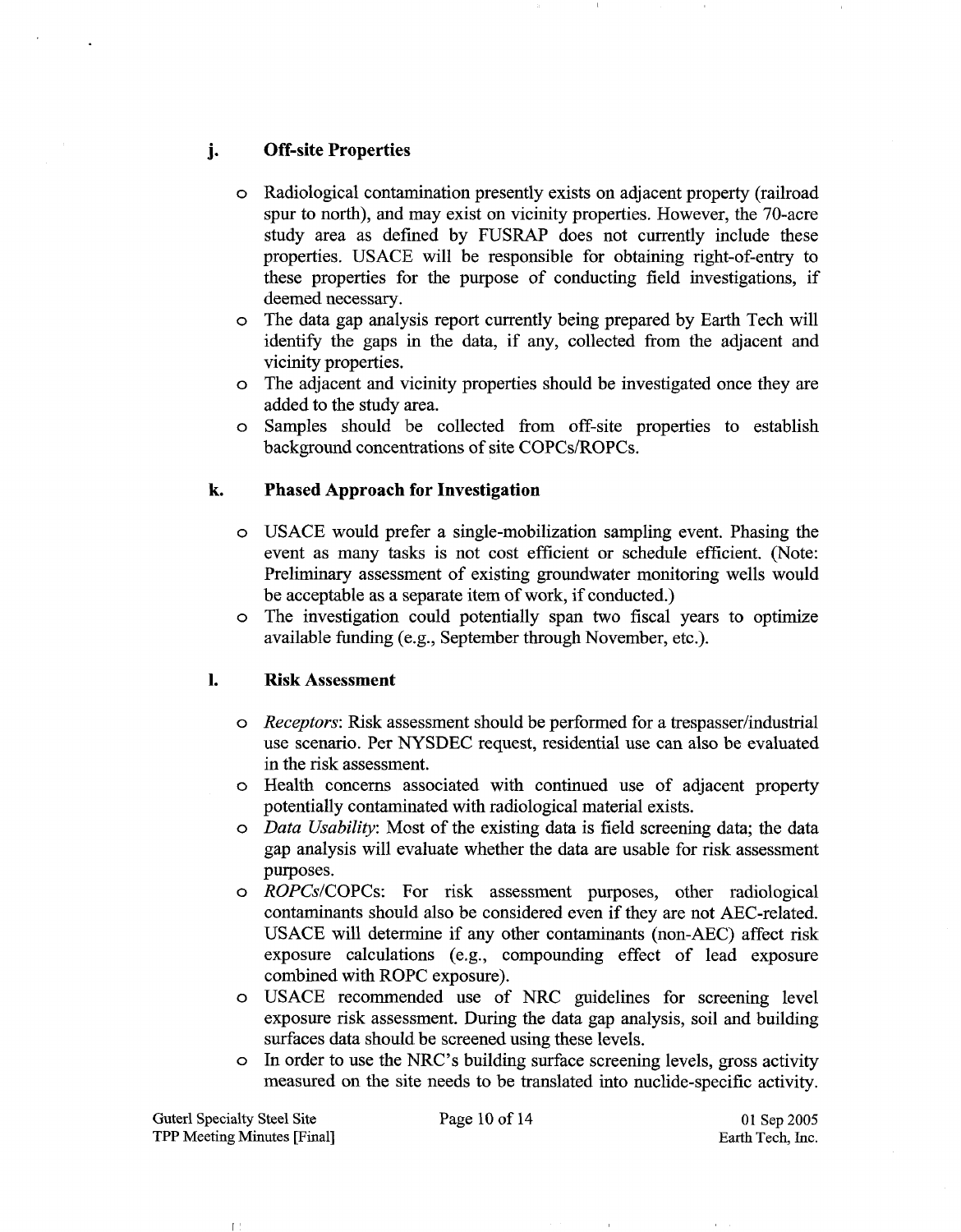For this, alpha/beta ratios may be developed using any isotopic, building volumetric sampling results that are available and appropriate.

o Specific details of a formal risk assessment will be discussed at a later date. The meeting will be conducted prior to development of the Remedial Investigation Work Plan.

### **m. Modeling**

o Groundwater at the site may be a potential pathway for the migration of the ROPC/COPC contamination. The groundwater quality at the site is of concern. The need for groundwater modeling will be determined at a later date, based on data gap analysis and/or field investigation data.

### **n. Promote and Plan for Success.**

- o Definition of Success: Remediation of AEC-related waste at the site performed in a cost effective and timely manner, in accordance with CERCLA, and in a manner that releases the site from the FUSRAP for appropriate future use.
- o Cleanup Goals: Should be based on riskldose based cleanup levels. NRC will accept risk/dose-based cleanup goals

### **5. Discuss Data Collection Requirements**

The following were discussed regarding the future RI effort:

- o Analysis: Following were recommended to be performed:
	- Uranium and thorium isotopic analysis.
	- $\blacksquare$ Alpha spectroscopy.
	- Gamma spectroscopy for radon progeny (if deemed necessary following data gap analysis; radium-226 not included as ROPC).
	- Scan correlation.  $\blacksquare$
	- $\blacksquare$ Limited sampling for non-rad AEC-related contaminants, to provide sufficient data to determine worker safety, and develop FS alternatives.
	- USACE suggested that Mr. Brian Harty should be consulted regarding the possibility of plutonium use at the site. The presence of radium-226 and thorium-230 is not attributable to AEC-related activity; therefore field investigation samples do not need to be analyzed for these elements.
- o Soil Sampling Methods: Following soil sampling methods may be used during RI depending on location and site conditions:
	- $\blacksquare$ Trowel (surface)
	- $\blacksquare$ Hand Auger (surface and shallow subsurface)
	- Geoprobe (subsurface) (A drill rig may also be required)
- Soil Sampling Locations: Following were discussed:

Guterl Specialty Steel Site Page 11 of 14 TPP Meeting Minutes [Final]

 $\mathbb{L}^+$ 

01 Sep 2005 Earth Tech, Inc.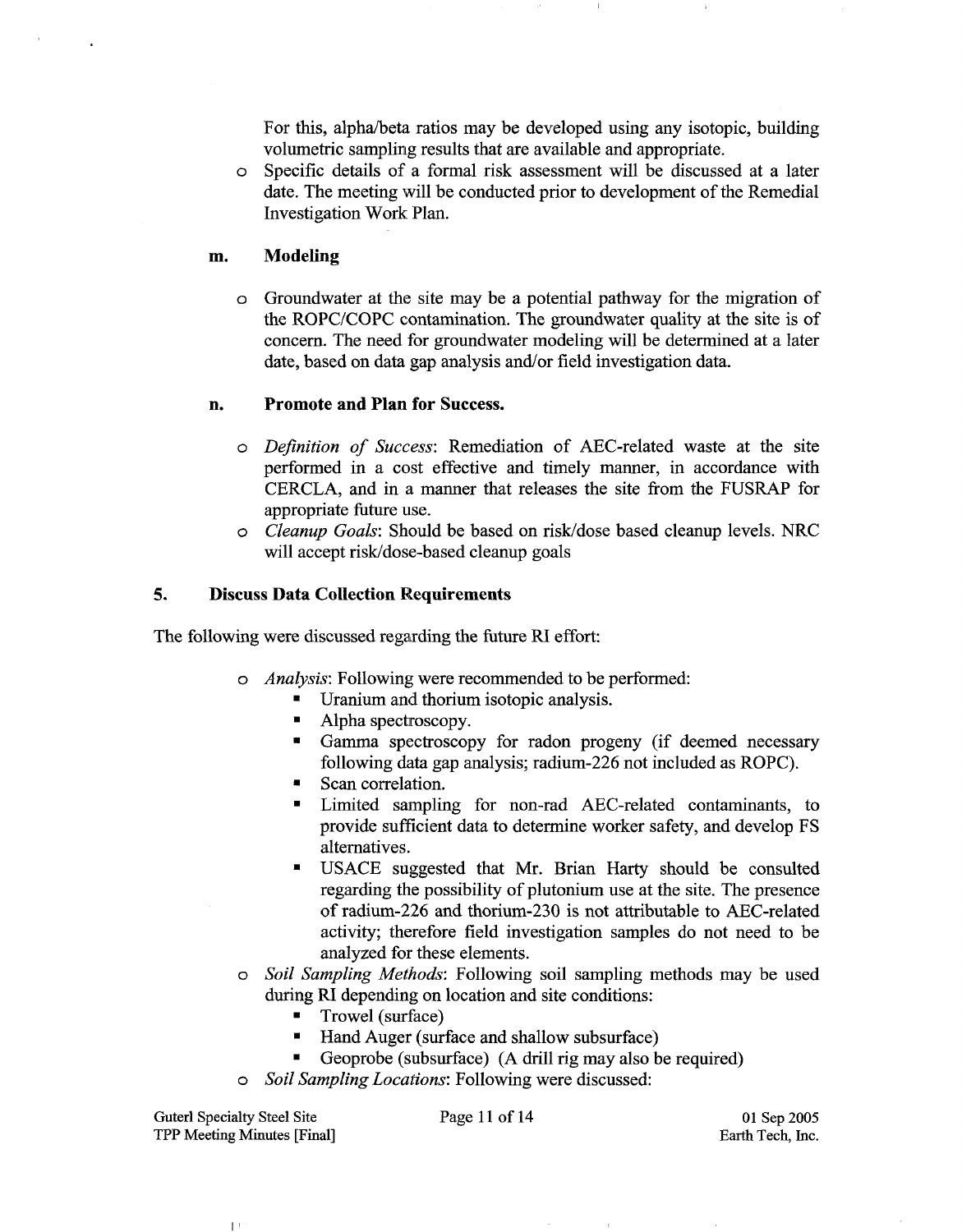- Sample locations should be biased towards historic Guterl operations and material handling areas.
- The floor drains and underground drains should be screened with a remote sensing tool, e.g., pencil probe.
- The outfall near the Erie Canal and sediments from Erie Canal  $\blacksquare$ should be sampled.
- *o Groundwater Sampling:* Following discussions on groundwater sampling were made:
	- $\blacksquare$ Discussed the possibility of conducting a condition survey of the existing wells to determine whether the wells can be used in future sampling events was held. A cost and decision matrix for installing new wells should be included in the RI cost estimate.
	- USACE suggested that a screening level sampling of the wells could be conducted to assist this effort.
	- <sup>=</sup>Groundwater from well development should be containerized as IDW. NYSDEC stated they would work closely with USACE to properly manage the IDW in the most cost-effective manner.
- *o Level of Sampling (Buildings):* Earth Tech recommended that a thorough evaluation of existing data (quality and quantity) be performed. Buildings that have sparse contamination could be sampled at a screening level to confirm existing data, such that at the end of the RI phase (i.e., before a full FS has been conducted) it could be determined if it's appropriate to eliminate the building as an area of concern (i.e., use screening level sampling during this investigation to confirm the quality of prior data for decision making purposes).
- *o Remediation by Characterization:* During conduct of the RI, if small local sources (e.g., fragments, etc.) are encountered, then these localized sources should be properly picked up and stored at a designated location for off-site disposal. The removed material could potentially be treated as an investigation derived waste (IDW).
- o The data generated from the RI will be used to determine the nature and extent of contaminants (AEC-related rad and non-rad), to understand the chemical process, for risk assessment purposes, to develop site-specific remedial action objectives, for estimating the volume of contaminated media, and to develop ARARs.

# **6 Discuss Scheduling**

- o Work sequencing, budget, and schedule have been discussed above.
- o USACE and it's contractor's will consider operational history before preparing the Remedial Investigation Work Plan.

# **7 Use of EM 200-1-2 Technical Project Planning**

o (Not specifically discussed.)

 $\mathbb{L}$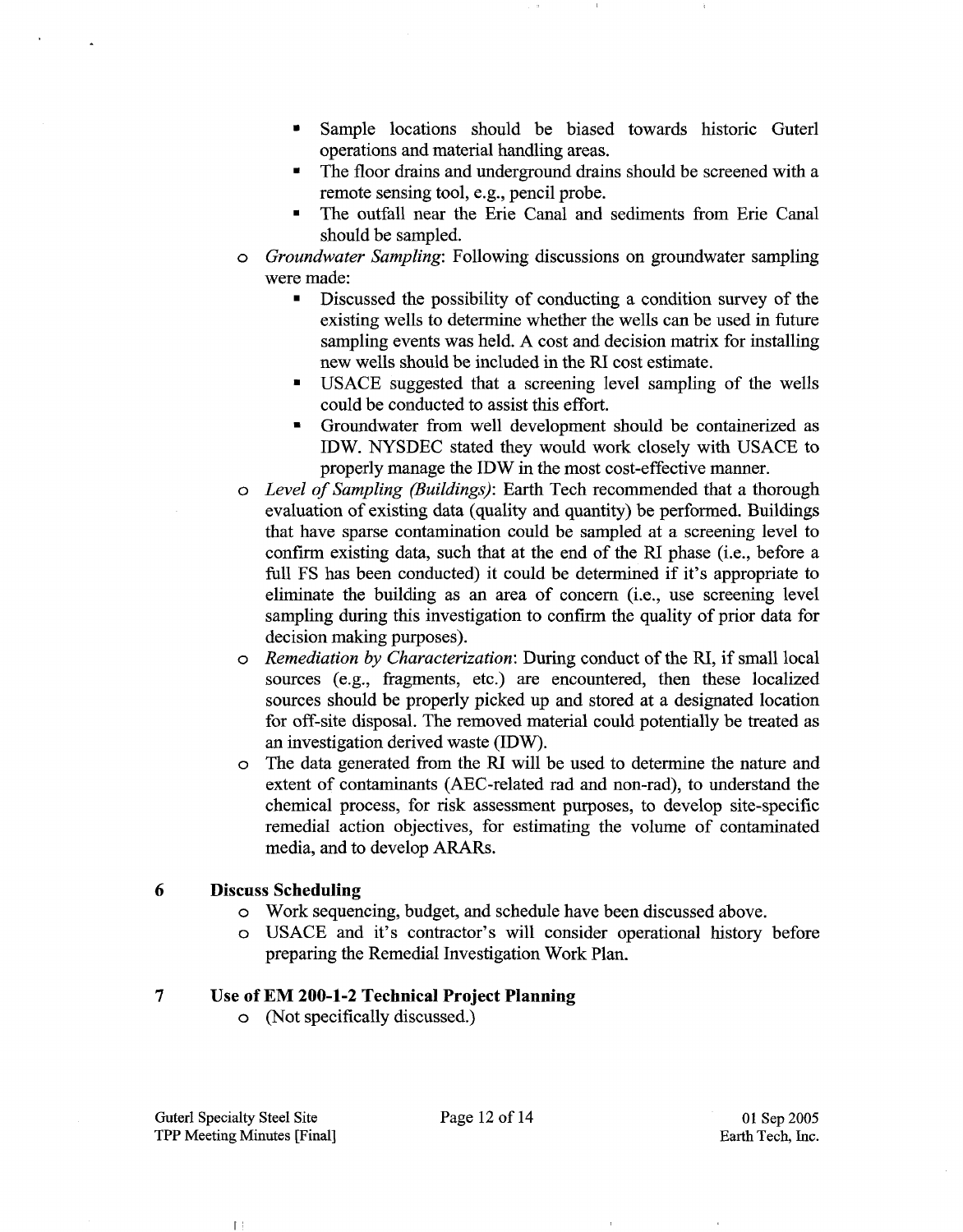### **8 Other Issues Discussed**

Other issues discussed included the following:

### **a. Site History**

- o Removal action performed by EPA: USEPA removed a significant quantity of drums from the site in 1996 as part of a removal action. Earth Tech requested more information on how many drums and what actions were performed as part of the removal action.
- o Scoring **for** NPL List: USEPA never scored the site for inclusion on the NPL list. NYSDEC did an informal scoring and the site did not score very high. NYSDEC believes that after the removal action was performed by USEPA in 1996, the score for the site would have been even lower than before the removal action.

## **b. Summary of Remedial Investigation Project Objectives (by USACE TPP Session Facilitator)**

- Define AEC-contracted site operations, including processing and material  $\circ$ handling areas, to identify: 1) any chemicals unique to the AEC contracted process; and 2) areas of the site that could be impacted (especially, during forging, quenching, oxidation, descaling processes).
- Determine if any other non-radiological contaminants affect risk exposure  $\circ$ calculations for radiation, and/or for the chemical toxicity of uranium.
- Define nature and extent of isotopic uranium and thorium in surface and  $\circ$ subsurface soils, and buildings to support risk assessment (using NRC Screening levels) and development and evaluation of FS alternatives (volume determination).
- Determine whether the groundwater has been impacted by isotopic  $\circ$ uranium and thorium above screening levels; and if so, determine nature and extent to support risk assessment, and development and evaluation of FS alternatives.
- Determine whether the surface water and sediments have been impacted  $\Omega$ by isotopic uranium. and thorium above screening levels (screening levels for these media would need to be researched and developed during RVFS tasks).
- Determine magnitude of any chemical contamination to support worker  $\circ$ safety protection.
- Determine magnitude of any chemical contamination to support  $\circ$ establishing transportation and disposal requirements and associated costs to be included in various FS alternatives.
- Evaluate the safety and stability of the existing building structures to allow  $\circ$ for RI activities. Establish worker protection (PPE) requirements. Establish a baseline assessment of building condition to determine minimum requirements for building preparation to allow for execution of

 $\mathbf{r}$ 

 $\mathbb{R}^+$